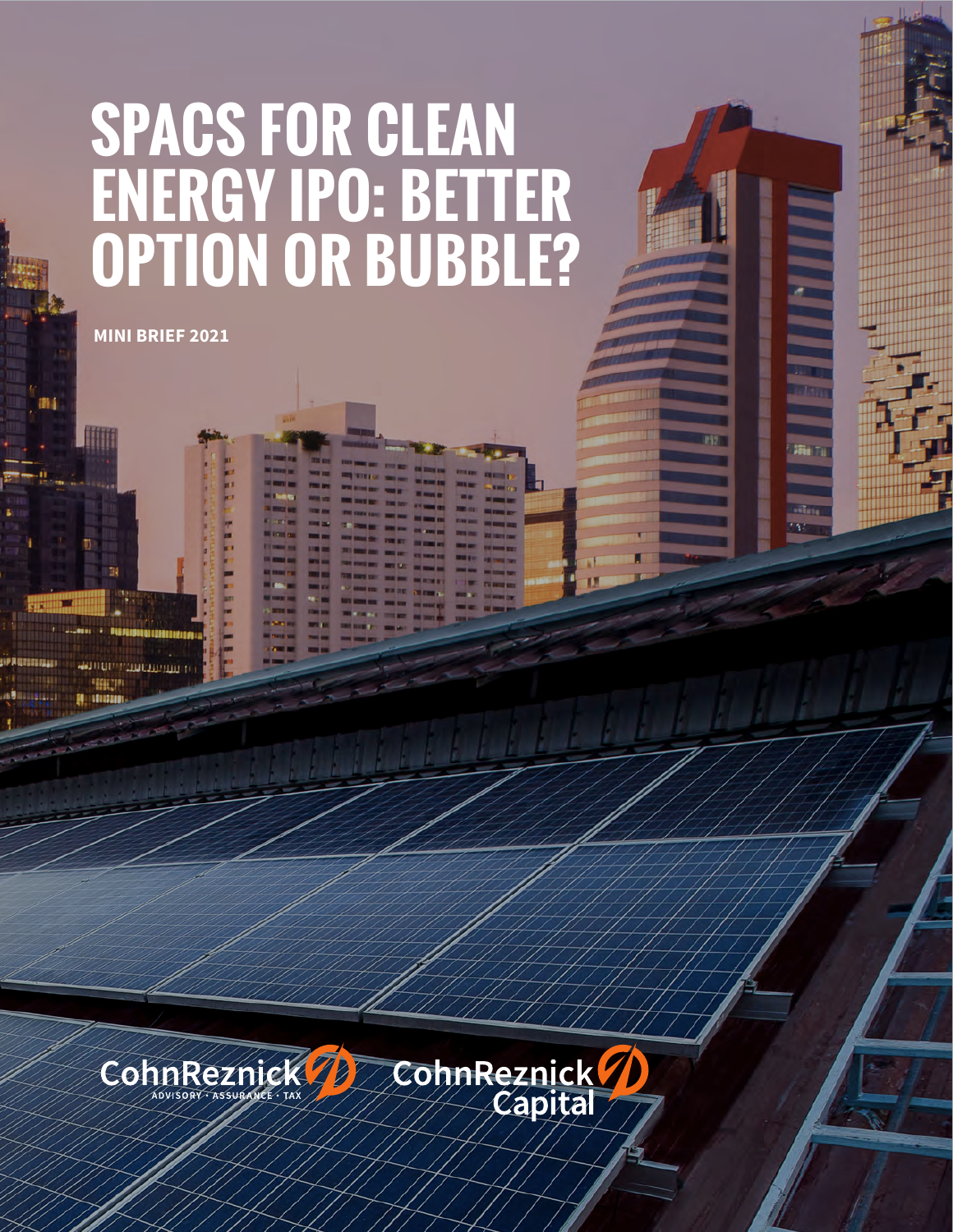## "**ALTHOUGH SPACS HAVE BEEN AROUND FOR DECADES, THEY EXPERIENCED IMMENSE AND SUDDEN POPULARITY IN 2020.**"

**More and more privately held clean energy companies are hungry for the vast amounts of capital available on public markets. 2020 saw the clean energy industry take part in the explosive resurgence of an alternative pathway to public markets – special purpose acquisition companies, also known as SPACs.**

SPACs provide a way for companies to go public without following the more rigorous initial public offering (IPO) route. With SPACs, hedge fund or private equity investors raise capital for an IPO of a New York Stock Exchange (NYSE) or Nasdaq-listed shell company. The funds are then put in a trust that can only be used to acquire targeted private companies in order to take them public within 24 months.

Although SPACs have been around for decades, they experienced immense and sudden popularity in 2020. According to SPACInsider, nearly 250 SPAC IPOs totaling \$83 billion were completed in 2020, an increase of 320% over 2019.

Clean energy SPACs have been particularly plentiful. According to data compiled by Wood Mackenzie, 28 SPAC-acquired companies involved in the energy transition were trading on public markets as of spring 2021, including electric vehicle (EV) manufacturer Proterra, behind-the-meter battery company Stem, battery manufacturer Eos Energy Storage, and EV charging network provider ChargePoint.

### **28 \$1.1**B energy transition SPAC-acquired companies trading on public markets

median market capitalization

In this paper, we explore the rapid rise of SPACs as a vehicle for companies involved in the energy transition to access public markets, the trends of SPAC activity across different clean energy sectors, and core considerations for companies pursuing the SPAC approach.

### **WHY SPACS ARE SO HOT NOW**

Key differences in the valuation process are driving clean energy companies to embrace SPACs over traditional IPOs or private markets as a means to raise capital.

**Higher valuation.** While the private market for renewables is more competitive than it has ever been, the industry is still nascent enough that there are very few companies with a sufficiently long track record of success to attract high privatemarket valuations. Clean energy companies are increasingly interested in SPACs because they can deliver higher valuations compared to what is available in the private market. This is driven by a combination of factors, including a limited supply

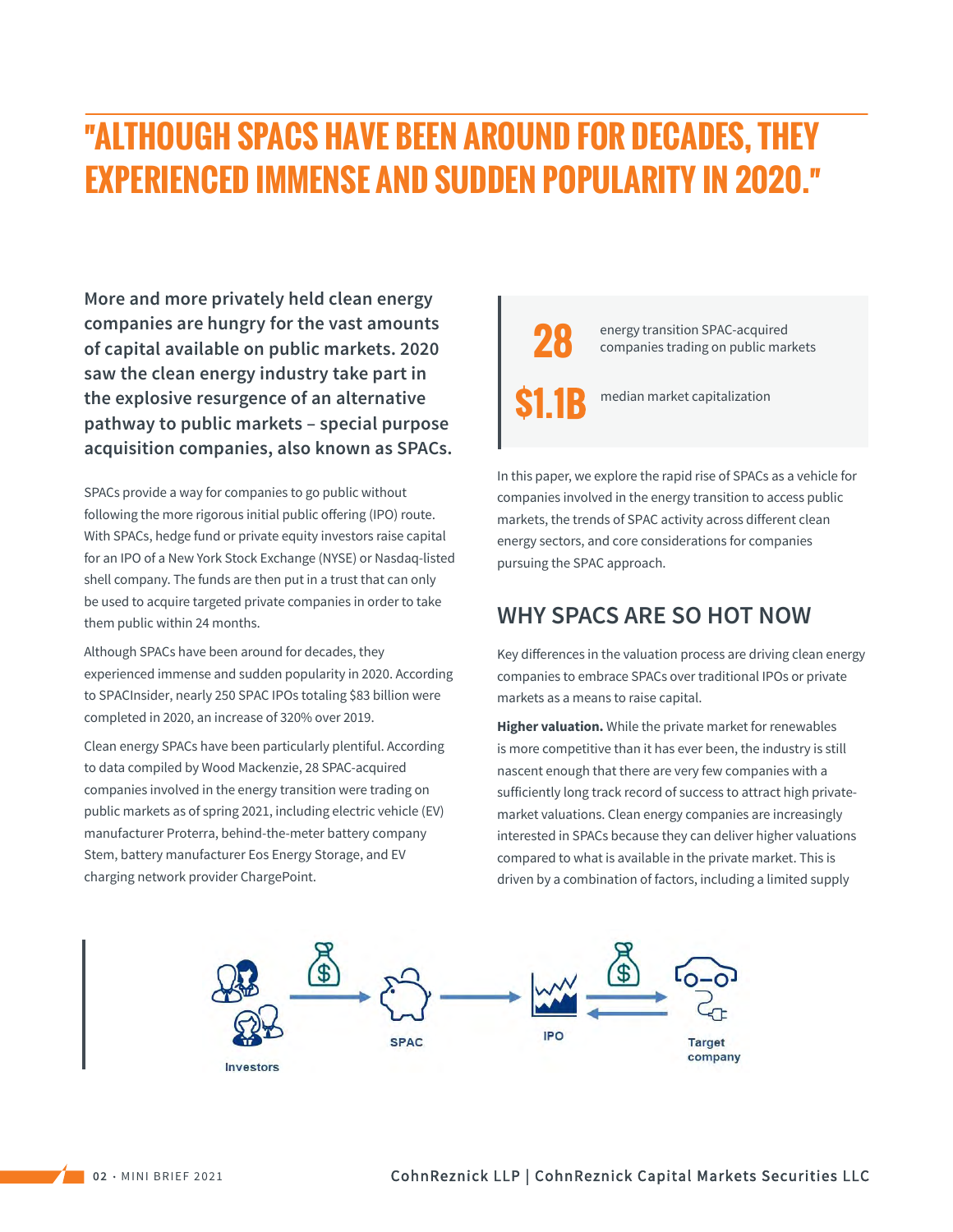# "**AS OF SPRING 2021, WOOD MACKENZIE IDENTIFIED OVER 50 SPACS LAUNCHED OR ANNOUNCED TO TARGET ENERGY TRANSITION AND DECARBONIZATION SECTORS.**"

of high-quality target companies, the ability for the SPAC to leverage the transaction with debt, and the growth potential of the targeted companies.

Private-market valuations of renewable energy companies primarily focus on a company's development pipeline over a two- to four-year horizon, largely ignoring the going concern of the business and the value of its platform.

**Valuation certainty**. When a SPAC acquires a target company, it offers a binding purchase price that the target company can use to compare with other offers. If the company opts to be acquired, they know what their proceeds will be and the ownership interest. This is in stark contrast to an IPO, where there can be a wide range of valuation throughout the underwriting process and the formal launch of the IPO.

In an IPO, a company's valuation can fluctuate based on investor sentiment right up to the date the stock goes public. By contrast, the valuation of a company going public through a SPAC is determined in private and insulated from the vagaries of the market.

### **UNPACKING THE MARKET OF CLEAN ENERGY SPACS**

The majority of clean energy SPAC deals in 2020 were for companies providing technology and equipment. EVs and charging infrastructure led the surge in SPAC activity, followed by energy storage technology – both sectors with fast-growing markets and rapid technology innovation.

#### Clean Energy SPACs by Market



Source: Wood Mackenzie

Many of the clean energy companies up for SPAC acquisition share similar characteristics – they tend to focus on hardware development and deployment, often have an existing base of customers, and are generally seeking a new influx of capital in order to enter new markets and become profitable.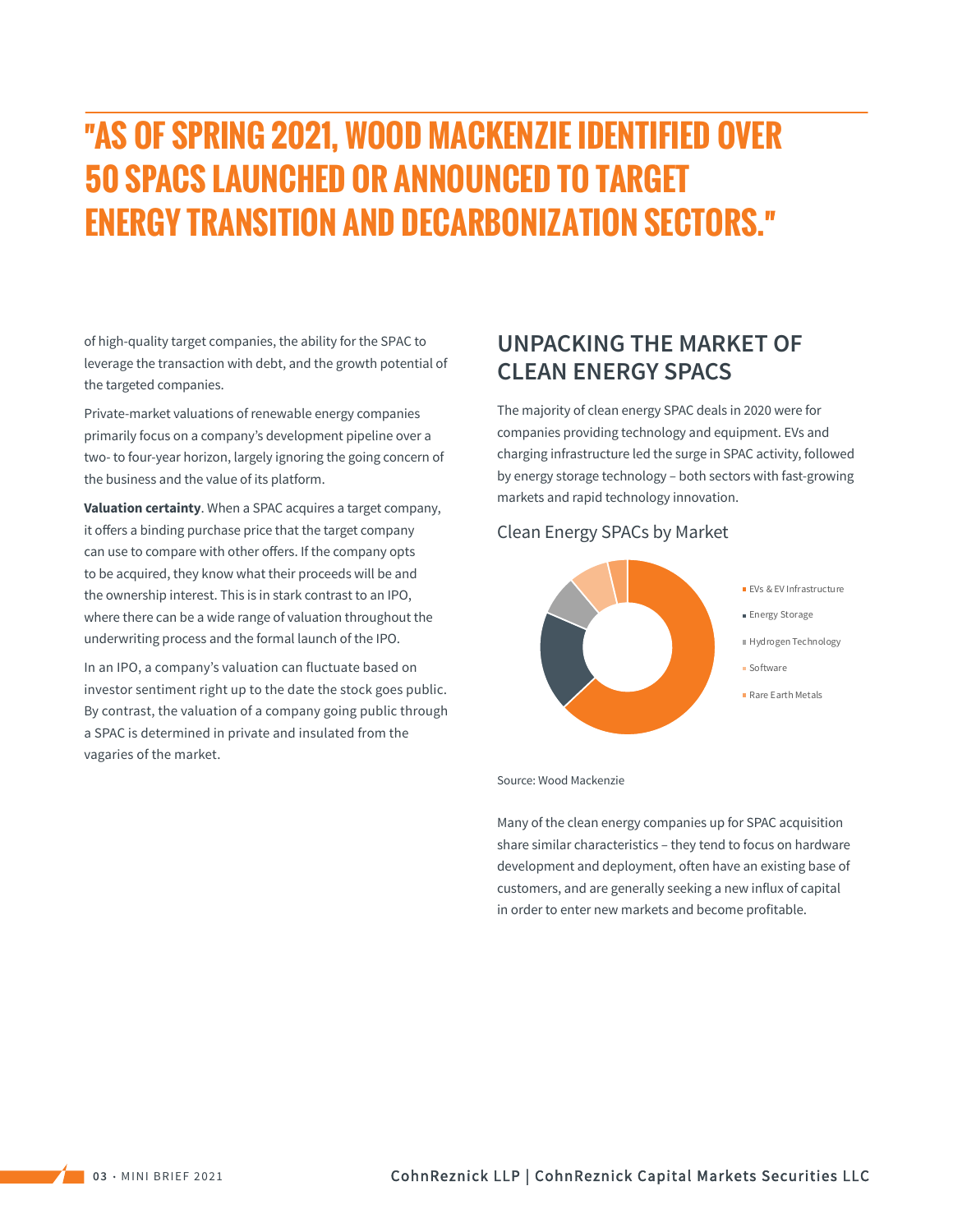### "**SAVVY MANAGEMENT OF SPAC IPO PROCEEDS IS CRITICAL, ESPECIALLY FOR RENEWABLE PROJECT DEVELOPERS.**"

So far, there has been much less SPAC activity targeting renewable energy developers than clean technology companies. There is a reason for this: The growth that can be achieved by cleantech companies with relatively low capital expenses (CAPEX) is much higher than what is possible by large-scale renewable developers of wind and solar. In order to finance their capital-intensive project development, renewable energy companies often rely on tax equity, which goes through cycles and can impair the ability of developers to achieve their revenue growth projections.

### **THE FUTURE OF CLEAN ENERGY SPACS**

Clean energy SPACs will likely experience another record-setting year in 2021. As of spring 2021, Wood Mackenzie identified over 50 SPACs launched or announced to target energy transition and decarbonization sectors, with over \$15 billion in total funding at time of IPO. What may be even more important than the number of SPACs is the fact that their emergence will likely drive a more competitive valuation dynamic for proven renewable energy developers.

Discussions about SPACs almost inevitably include some level of skepticism that their fate may mirror that of renewable YieldCos, another avenue for public investment that attracted intense interest a decade ago in the clean energy sector but saw share prices and popularity dramatically slump by the mid-2010s.

However, there are important distinctions between SPACs and YieldCos. Perhaps the most important is that YieldCos deliver a dividend back to investors, which puts a premium on cash flow and new deal generation. SPACs don't promise investor dividends and instead deliver growth capital to target companies. This difference is important: Going public via SPACs allows companies to heavily reinvest to fuel their growth.

Over the longer term, the demand from public investors, corporations, and individuals will continue to fuel clean energy transactions in the public markets. Last year, Goldman Sachs released a report projecting that clean energy investing will account for a quarter of all energy spending in 2021 and surpass investments in oil and gas for the first time. Potential policy support from infrastructure legislation, carbon pricing, and tax policy could accelerate investments as well. Institutional investors are increasingly interested in financing companies with a strong ESG (Environmental, Social, Governance) footprint that offer climate solutions, and SPACs open up more opportunities for public markets to serve this sector.

How important SPACs are as a piece of the long-term public market investment puzzle remains to be seen. In the short term, however, there is a ripe moment of opportunity for promising companies – especially in the cleantech sector – to take advantage of the high demand among SPACs for clean energy companies.

### **NAVIGATING THE SPAC PROCESS**

It takes preparation and sophistication to take advantage of the initial opportunities presented by SPACs, as well as the ongoing demands of being a public company.

**Governance and reporting.** On an administrative level, companies going public via SPACs need to prepare for the additional responsibilities that come with being a listed company. This involves the painstaking work of [adjusting internal](https://www.cohnreznick.com/insights/considerations-for-spac-acquisition-target-companies) policies, [procedures, and controls](https://www.cohnreznick.com/insights/considerations-for-spac-acquisition-target-companies) to be ready once the company is listed on the NYSE or Nasdaq.

**Commercial considerations.** In order to perform well as public companies, businesses have to show consistent quarterly earnings. This means they need to precisely manage the sale of projects and their commercial operations dates (CODs), a task that has been historically difficult in project-based, cyclical industries.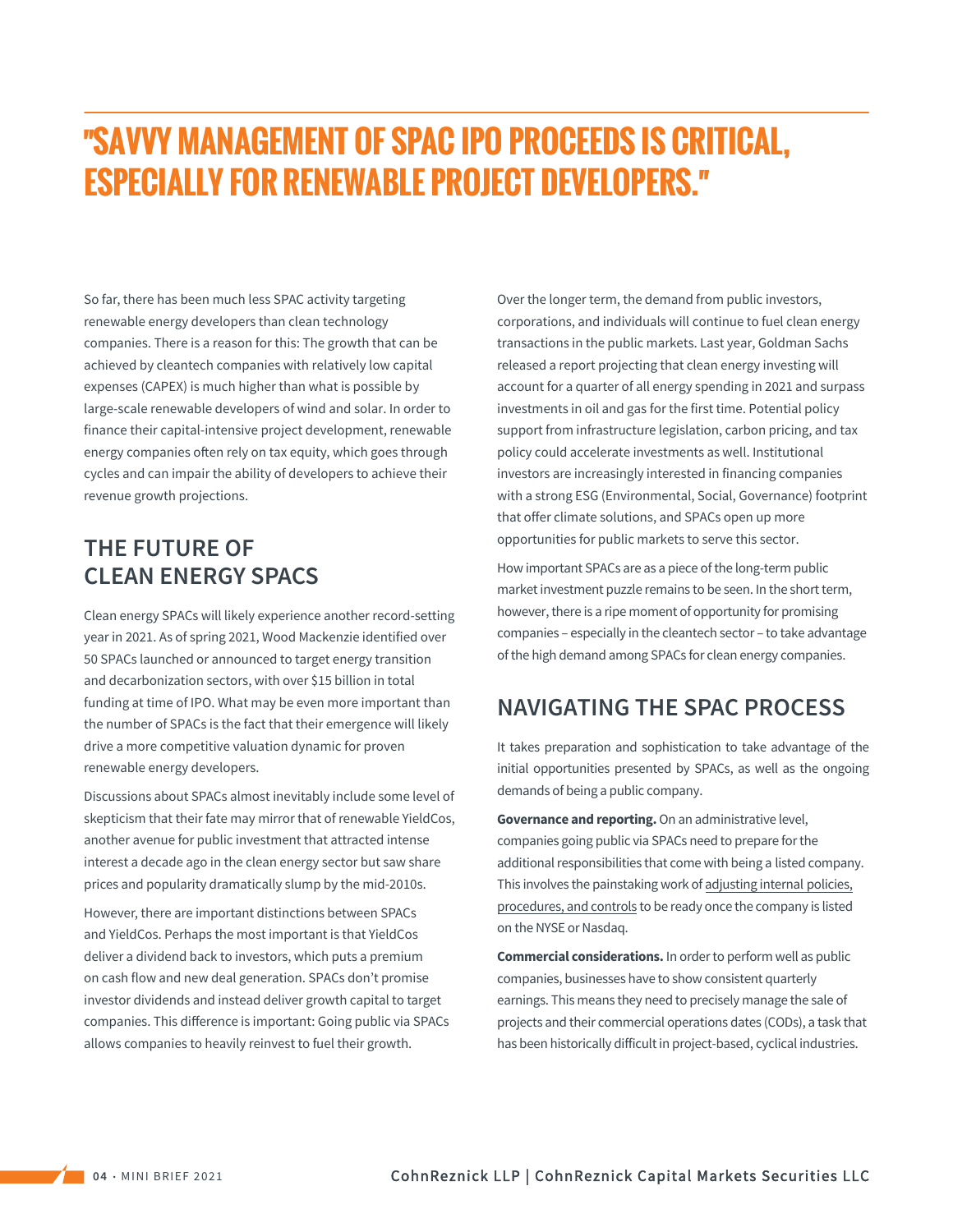**Strong project management.** Savvy management of SPAC IPO proceeds is critical, especially for renewable project developers. SPAC valuations are based on an underlying revenue story, which translates into a velocity of projects successfully being developed in the future. Achieving that growth requires CAPEX. Determining how much of the SPAC IPO proceeds should deliver shareholder liquidity and how much is needed to fuel ongoing growth is a delicate, but important, balance.

Experienced service providers can answer these upfront questions and help SPAC target companies take full advantage of the market demand. Without experience in public transactions, companies may struggle to manage the extremely tight deadlines and the coordination across multiple functions and stakeholders required throughout the process of going public. In order to facilitate a successful public transaction, many companies are outsourcing this critical [project management function.](https://www.cohnreznick.com/insights/program-and-project-management-for-spacs) An experienced advisor can help accelerate the due diligence required to become a public-ready company and help maximize valuation potential.

**Accounting treatment considerations.** As SPAC transactions have soared, [more guidance](https://www.cohnreznick.com/insights/spacs-must-comply-with-sec-accounting-rules-for-warrants) and clarity have emerged regarding accounting for various capital transactions, many that involve the sponsors. Key areas that SPAC registration statements need to focus on include:

- Accounting for private placement and public warrants
- Sponsor working capital loans with rights to convert into private placement warrants
- Forward purchase agreements to purchase additional equity at the time of consummation of a deal (PIPE)
- The ability to support projected results of the targeted company

#### **OUTLOOK**

Beneath all the hype generated by the boom in clean energy SPACs, there is a real window of opportunity for well-positioned companies – working with the right advisory expertise – to fuel tremendous growth through the SPAC pathway to public markets. Even if the market for SPAC transactions slows down, the long-term growth opportunities for clean energy and ESG-driven companies are robust and will offer other pathways to public markets.

To fully understand the risks and opportunities of a shifting renewable energy market, it's important to choose a team with deep advisory, financial, tax, and audit expertise in this sector. CohnReznick LLP, a national advisory, assurance, and tax firm, is a leading renewable energy service provider providing a vast array of advisory, tax, and assurance services to the renewable energy industry including project developers, IPPs, infrastructure and private equity funds, tax equity investors, and utilities. Its affiliated entity, CohnReznick Capital Markets Securities LLC, is a dedicated renewable energy advisor that delivers the full suite of investment banking services, including M&A, project finance, capital raising, and special situations, to leading financial institutions, strategics, and clean energy developers within the sustainability sector. Together, we offer a wide variety of services and resources. To learn more, please visit: **www.cohnreznick.com/renewableenergy and www.cohnreznickcapital.com**

**05** MINI BRIEF 2021